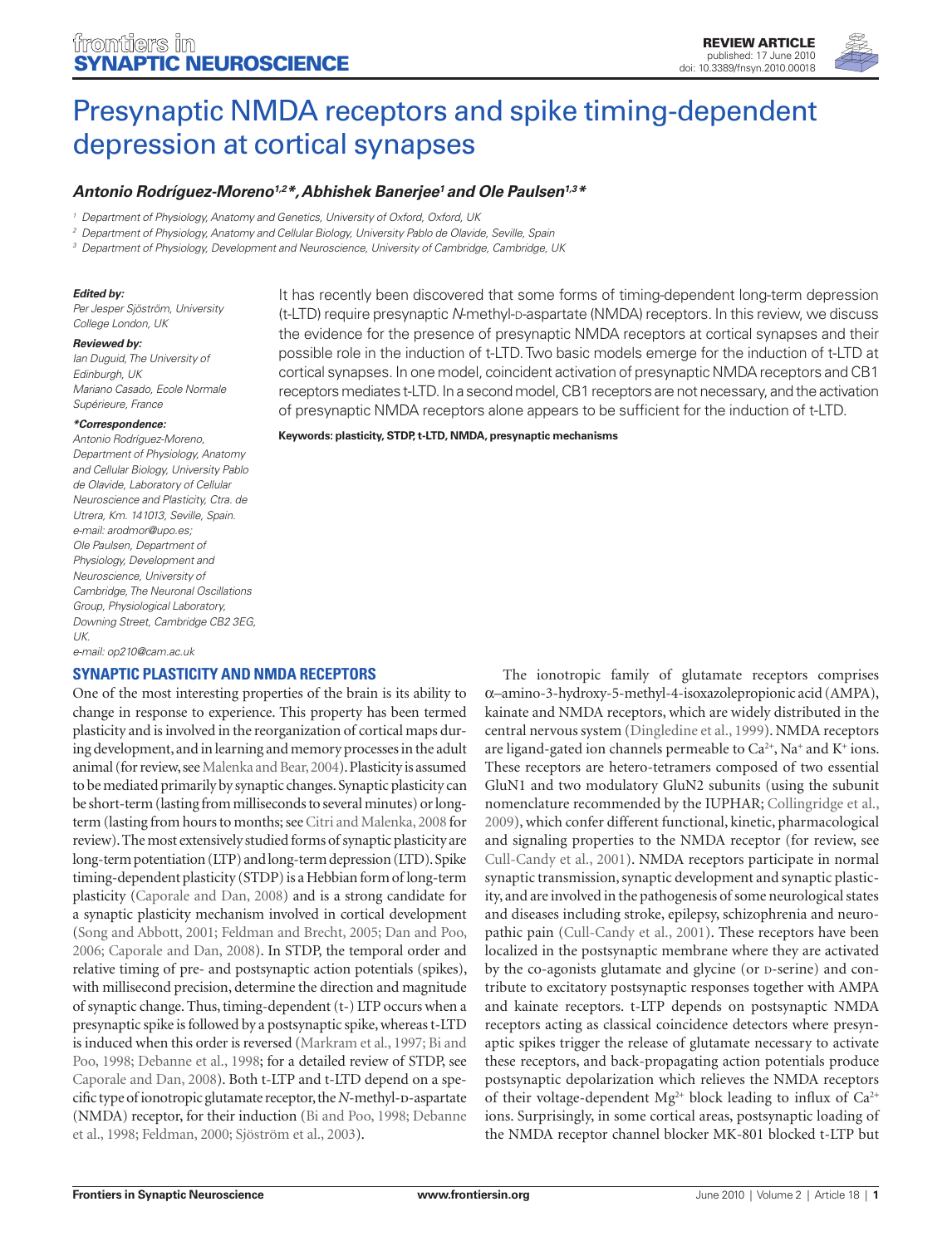not t-LTD, suggesting that NMDA receptors involved in t-LTD are not postsynaptic. (Bender et al., 2006; Nevian and Sakmann, 2006; Corlew et al., 2007; see Corlew et al., 2008 for review). This finding raises the possibility that NMDA receptors involved in t-LTD might have a presynaptic location.

## **Evidence for presynaptic NMDA receptors**

The existence of presynaptic NMDA receptors was first proposed following the finding that NMDA receptor agonists facilitated noradrenaline release in synaptosome preparations from the hippocampus (Pittaluga and Raiteri, 1990, 1992; Wang et al., 1992) and cerebral cortex (Fink et al., 1990; Wang et al., 1992), and dopamine release in the striatum (Johnson and Jeng, 1991; Krebs et al., 1991; Wang, 1991). Recently, more evidence has appeared for presynaptic NMDA receptors involved in dopamine release in synaptosomes and synaptoneurosomes in the striatum (Whittaker et al., 2008). Evidence for presynaptic NMDA receptors was also found at neuromuscular synapses from *Xenopus* in culture where NMDA enhances transmitter release (Fu et al., 1995). The existence of presynaptic NMDA receptors has also been supported by anatomical evidence. Anatomical support for presynaptic NMDA receptors has come from immuno-electron microscopy experiments which have identified NMDA receptor immunolabeling in presynaptic elements of the neocortex (Aoki et al., 1994; DeBiasi et al., 1996; Charton et al., 1999; Corlew et al., 2007), the hippocampus (Siegel et al., 1994; Charton et al., 1999; Jourdain et al., 2007), the spinal cord (Liu et al., 1994), the amygdala (Farb et al., 1995; Pickel et al., 2006) and the cerebellum (Petralia et al., 1994; Bidoret et al., 2009). Functionally, presynaptic NMDA receptors have been proposed to exist on both excitatory and inhibitory boutons, where they could modulate transmitter release. At cortical glutamatergic synapses they have generally been suggested to serve as facilitatory autoreceptors, reversibly enhancing glutamate release. A transient decrease of miniature excitatory postsynaptic current (mEPSC) frequency was seen following the application of the NMDA receptor antagonist D-AP5 when postsynaptic NMDA receptors were previously blocked by intracellular loading of MK-801 or by hyperpolarization. This was first demonstrated in the entorhinal cortex (Berretta and Jones, 1996; Woodhall et al., 2001) and subsequently in the visual cortex (Sjöström et al., 2003; Corlew et al., 2007; Li and Han, 2007; Li et al., 2008), somatosensory cortex (Bender et al., 2006; Brasier and Feldman, 2008) and hippocampus (Mameli et al., 2005; Jourdain et al., 2007; see Corlew et al., 2008 for review). Apart from the cerebral cortex, there is also evidence for physiologically active presynaptic NMDA receptors in the cerebellum (Glitsch and Marty, 1999; Casado et al., 2000; Duguid and Smart, 2004; Fiszman et al., 2005), amygdala (Humeau et al., 2003) and spinal cord (Liu et al., 1997; Bardoni et al., 2004). For broader reviews on the evidence for presynaptic glutamate receptors, see MacDermott et al. (1999), Engelman and MacDermott (2004) and Pinheiro and Mulle (2008).

Presynaptic NMDA receptors have been implicated in plasticity at both excitatory and inhibitory synapses, including heterosynaptic associative LTP at thalamic and cortical afferent synapses in the amygdala (Humeau et al., 2003), depolarization-induced potentiation (Duguid and Smart, 2004) and LTD (Casado et al.,

2002) in the cerebellum, LTD at GABAergic synapses in the tadpole optic tectum (Lien et al., 2006) and t-LTD in different cortical areas as discussed by Duguid and Sjöström (2006) and Corlew et al. (2008).

While these putative functional NMDA receptors are generally assumed to be at axonal locations, the existence of presynaptic, axonal NMDA receptors has been challenged by the discovery that somatodendritic NMDA receptor activation can affect axonal Ca<sup>2+</sup> levels through voltage-dependent calcium channel activation, at least in cerebellar stellate cells (Christie and Jahr, 2008). A further challenge has come from the apparent lack of direct effect of NMDA application on axonal Ca<sup>2+</sup> levels and axon excitability in cortical layer (L) 5 pyramidal neurons (Christie and Jahr, 2009).

To summarize, experiments in synaptosomes are suggestive of NMDA receptors being present in presynaptic boutons; immunoelectron microscopy experiments are also consistent with axonal NMDA receptors since immunolabeling has been found in axons in different regions. In slices, the existence of axonal presynaptic NMDA receptors has been proposed based on the observation that the addition of an NMDA receptor antagonist affects spontaneous, miniature and evoked neurotransmitter release, even after intracellular blockade of postsynaptic NMDA receptors (see Corlew et al., 2008 for review). The recent experiments by Christie and Jahr (2008, 2009) question the interpretation of these results, suggesting that the observed effects could be mediated by NMDA receptors located in the somatodendritic compartment of the presynaptic neuron.

To unequivocally demonstrate the existence of functional presynaptic axonal NMDA receptors a combination of different approaches will be required (see Corlew et al., 2008 for review):

- (1) Immunogold electron microscopy (Farb et al., 1995);
- (2) Direct monitoring of presynaptic function by calcium imaging whilst adding agonists or antagonists at NMDA receptors (Shin and Linden, 2005);
- (3) Direct electrophysiological recording from presynaptic boutons (Fiszman et al., 2005);
- (4) Direct loading of NMDA receptor antagonists into the presynaptic neuron (Rodríguez-Moreno and Paulsen, 2008); and
- (5) Compartment-specific interference with NMDA receptor function using molecular or genetic tools (Lynch, 2004; Safo and Regehr, 2005).

## **Role of presynaptic NMDA receptors in spike timingdependent LTD**

The first evidence for a role of presynaptic NMDA receptors in STDP came from experiments at L5-L5 synapses of visual cortex where an NMDA receptor-dependent presynaptic form of t-LTD was described (Sjöström et al., 2003). This t-LTD requires activation of postsynaptic group I mGluRs and postsynaptic Ca<sup>2+</sup> elevation. Results indicate that this form of t-LTD is expressed as a reduction in the probability of neurotransmitter release, thus implicating a retrograde signal from the postsynaptic to the presynaptic compartment (Sjöström et al., 2003). This retrograde messenger has been suggested to be endocannabinoids, which mediate many forms of short-term (Wilson et al., 2001; Brown et al., 2004) and long-term plasticity (Chevaleyre et al., 2006). Thus, it has been proposed that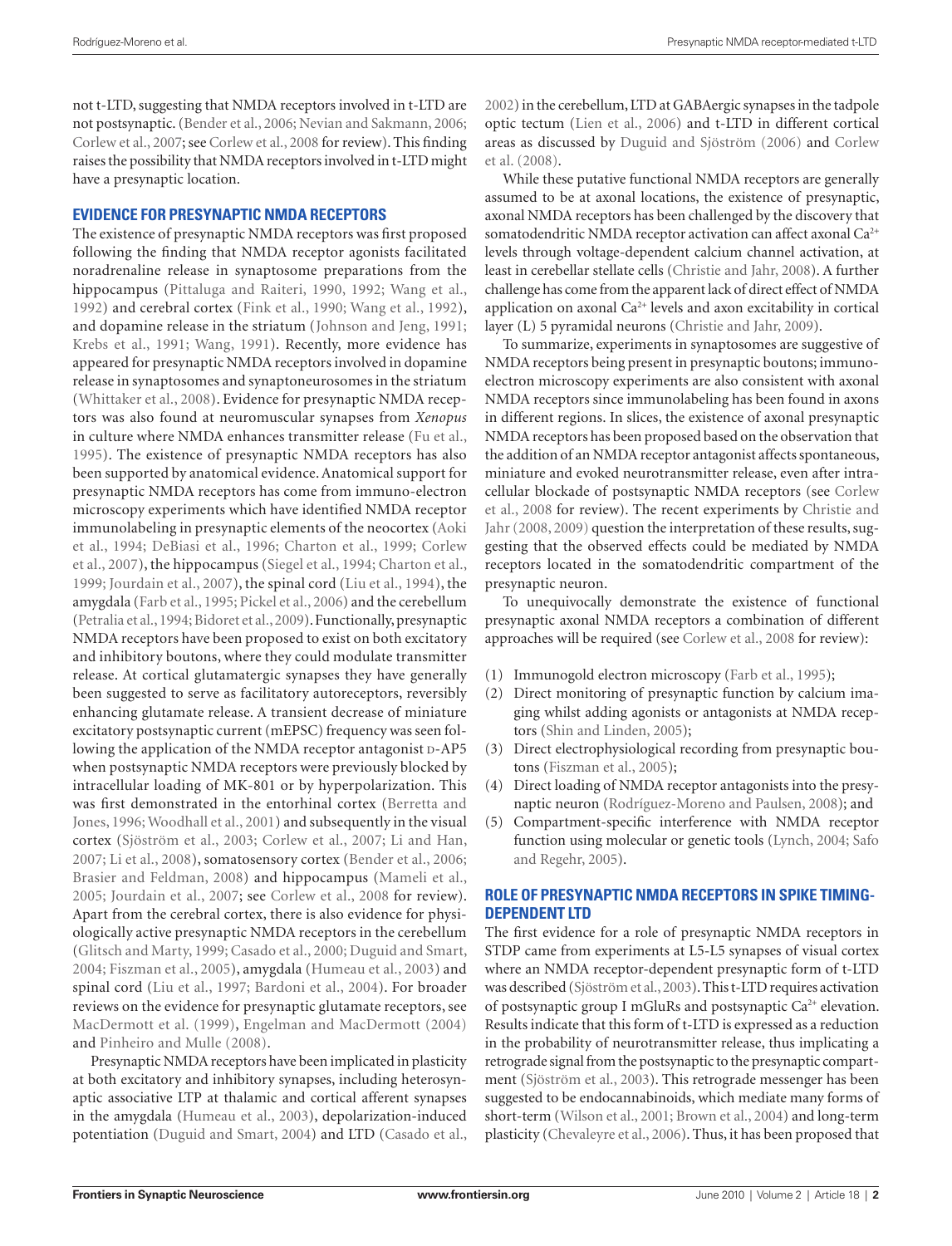the coincidence detector for t-LTD at this synapse is presynaptic and involves both presynaptic NMDA receptors and cannabinoid receptor type 1 (CB1 receptors) (Sjöström et al., 2003) (**Figure 1**).

Direct evidence for presynaptic NMDA receptor involvement in t-LTD has recently been obtained at L4-L2/3 synapses of somatosensory cortex using dual whole-cell recordings of synapticallyconnected L4 and L2/3 neurons by loading the NMDA receptor channel blocker MK-801 intracellularly via a patch pipette into pre- or postsynaptic neurons. Induction of t-LTD was unaffected by postsynaptic loading of MK-801 but completely blocked by presynaptic MK-801, indicating that t-LTD requires presynaptic, but not postsynaptic NMDA receptors (Rodríguez-Moreno and Paulsen, 2008).

The subunit composition of these presynaptic receptors has been analyzed (Banerjee et al., 2009). For this purpose, two GluN2C/D subunit-preferring NMDA receptor antagonists, PPDA and UBP141 were used. These compounds selectively blocked t-LTD at L4-L2/3 synapses with no effect on t-LTP at the same synapses, which was instead blocked by the GluN2A subunit-preferring antagonist NVP-

AAM077. They also had no blocking effect on t-LTD at L2/3-L2/3 synapses, which was, however, blocked by a GluN2B subunit-selective antagonist (Ro 25-6981; Banerjee et al., 2009). Compounds currently available are not highly selective for GluN2C/D-containing NMDA receptors and, moreover, are competitive antagonists. Thus, the inhibition produced depends on the effective glutamate concentration (Neyton and Paoletti, 2006), precluding strong conclusions to be drawn. Nevertheless, the double dissociation found, and the fact that these GluN2C/D subunit-preferring antagonists did not block t-LTD at a different synapse, suggest that L4-L2/3 presynaptic NMDA receptors contain GluN2C/D subunits (Banerjee et al., 2009). When available, experiments with GluN2C/D non-competitive antagonists should confirm whether results are due to different subunit composition of the receptors at pre- and postsynaptic sites or to different kinetics of glutamate transients at different locations. The current lack of selective compounds that can distinguish between GluN2C and GluN2D subunits precludes an investigation into whether it is GluN2C or GluN2D that is the important subunit for the induction of t-LTD. The possible involvement of presynaptic GluN2C/D

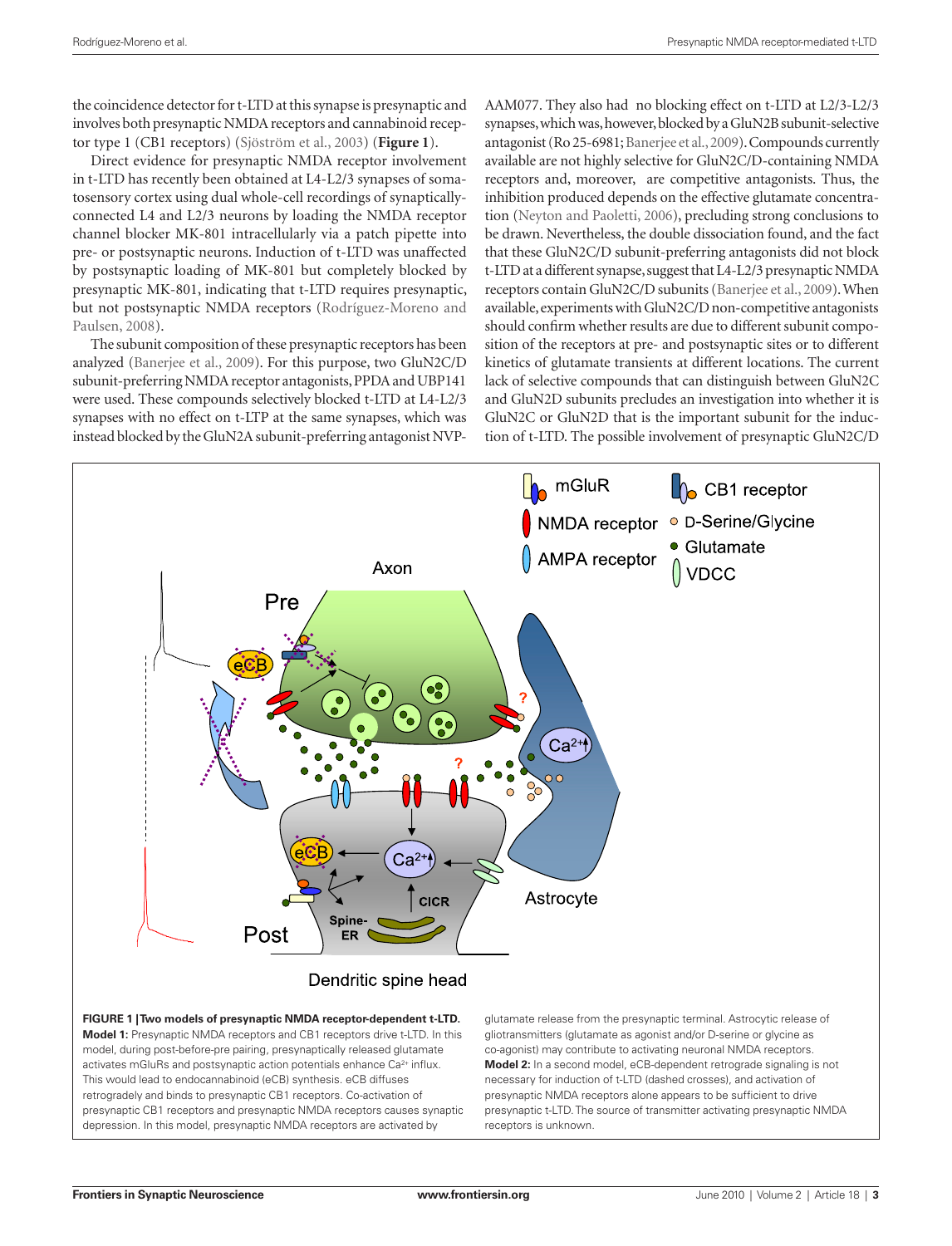subunits in t-LTD at layer 4-to-layer 2/3 synapses is particularly interesting because the deactivation time constant of GluN2C/D subunit-containing receptors is very slow (Momiyama et al., 1996; Brothwell et al., 2008; Wyllie, 2008). This might be relevant for the particularly broad time window for induction of t-LTD at this synapse (Feldman, 2000).

Several lines of evidence indicate that this form of t-LTD is presynaptic: (i) t-LTD is blocked when presynaptic NMDA receptors are blocked by internal MK-801 in recordings from pairs of synaptically-connected L4 and L2/3 cells (Rodríguez-Moreno and Paulsen, 2008), (ii) an increase in paired-pulse ratio is observed after a t-LTD protocol (Bender et al., 2006), and (iii) coefficient of variation (CV) analysis is consistent with presynaptic expression (Rodríguez-Moreno and Paulsen, 2008).

Although previous studies have implicated endocannabinoid signaling through CB1 receptors in this form of t-LTD at rat L4-L2/3 synapses (Bender et al., 2006), it was recently reported that t-LTD does not need CB1 receptor activation at the mouse L4-L2/3 synapse (Hardingham et al., 2008; Banerjee et al., 2009), suggesting a possible species and/or age difference. In contrast, CB1 receptors are necessary for induction of t-LTD at horizontal synapses (L2/3- L2/3), supporting the idea that different excitatory synapses onto the same postsynaptic neurons can have different requirements for the induction of synaptic plasticity (Banerjee et al., 2009).

It is clear from these results that endocannabinoids are not obligatory for all forms of timing-dependent synaptic depression. The results also suggest that at least two distinct forms of presynaptic NMDA receptor-dependent LTD can be dissociated, one dependent on endocannabinoid signaling and the GluN2B subunit (Sjöström et al., 2003; Banerjee et al., 2009) (**Figure 1**), and another, independent of endocannabinoids but dependent on presynaptic NMDA receptors containing GluN2C/D subunits (Rodríguez-Moreno and Paulsen, 2008; Banerjee et al., 2009) (**Figure 1**). Notably, both of these forms of t-LTD have in common a dependence on presynaptic NMDA receptors, suggesting that NMDA receptors mediate t-LTD while CB1 receptors may have a permissive role.

## **Mechanism of presynaptic t-LTD**

The results described above suggest that, at L4-L2/3 synapses, t-LTD is mediated by presynaptic NMDA receptors that contain GluN2C/D subunits. Since there is no evidence that other presynaptic receptors are implicated, we suggest that presynaptic NMDA receptors are effectively mediating this form of t-LTD. In this model, postsynaptic spikes allow the activation of presynaptic NMDA receptors when followed by a presynaptic spike. It is, however, unknown whether the depolarization requirement often observed for unblocking NMDA receptors is necessary for activation of presynaptic NMDA receptors, since GluN2C/D and GluN3A-containing NMDA receptors show less voltage sensitivity than other NMDA receptor types (Cull-Candy et al., 2001; Clarke and Johnson, 2006). The presence of NMDA receptors with low conductance and reduced susceptibility to Mg<sup>2+</sup> block in the presynaptic layer 4 spiny stellate cells was reported earlier using transgenic mice (Binshtok et al., 2006). Another interesting aspect to consider is the relationship with frequency in the induction of this form of t-LTD. t-LTD has been observed in neocortical slices using different stimulation frequencies from 0.1 to 20 Hz, indicating that this

form of plasticity can be elicited at low frequencies of stimulation (Feldman, 2000; Sjöström et al., 2001, 2003; Bender et al., 2006; Nevian and Sakmann, 2006; Rodríguez-Moreno and Paulsen, 2008; Banerjee et al., 2009). However, at 40 Hz and above, only t-LTP was observed, irrespective of the timing between pre- and postsynaptic action potentials (Sjöström et al., 2001). Timing-dependent LTD at L4-L2/3 synapses in synaptically-connected cells during paired recordings can be induced by pairing single presynaptic and postsynaptic action potentials at 0.2 Hz (Rodríguez-Moreno and Paulsen, 2008), constraining the possible mechanisms involved in this form of t-LTD.

The requirement of presynaptic NMDA receptors for t-LTD raises several interesting questions:

(i) What is the source of the transmitter that activates presynaptic NMDA receptors?

In principle, there are several possible different sources of transmitter mediating the activation of presynaptic NMDA receptors. Glutamate could be released by the presynaptic neuron and NMDA receptors activated as autoreceptors. Glutamate could also be released by the postsynaptic neuron, as retrograde release of glutamate has been suggested (Harkany et al., 2004). Glial cells have also been shown to release glutamate and modulate synaptic transmission and plasticity (see Perea et al., 2009 for review). Co-agonists at NMDA receptors, such as p-serine, are also released by astrocytes and have recently been shown to be involved in plasticity (Henneberger et al., 2010). Glutamate (and/or coagonists at NMDA receptors) of glial origin could reach presynaptic NMDA receptors and activate them (Jourdain et al., 2007). Another possible source of transmitter could be the spillover from neighboring synapses. Spillover of transmitter appears less likely, however, since t-LTD can be induced at very low frequency in pairs of synaptically-connected cells, leaving the postsynaptic neuron and glial cells as the most likely sources. The exact source of transmitter that activates presynaptic NMDA receptors remains to be determined.

(ii) Is the activation of these presynaptic NMDA receptors tonic or phasic in nature?

Rodríguez-Moreno and Paulsen (2008) showed that the application of the NMDA receptor antagonist D-AP5 did not alter the EPSP slope at the L4-L2/3 synapse, suggesting that these receptors are not tonically active. Brasier and Feldman (2008) found that addition of p-AP5 caused a reduction of AMPA currents at the L4-L2/3 synapse, suggesting that, in principle, these receptors could be tonically activated, though these results were obtained in the presence of glutamate transporter blockers.

(iii) What is the role of the postsynaptic action potential in the pairing protocol?

Induction of t-LTD at this synapse requires pairing of postsynaptic action potentials with presynaptic activity. The exact role of the postsynaptic action potentials has not yet been determined. Previous experiments have shown that this form of LTD requires a rise in postsynaptic  $Ca<sup>2+</sup>$ , as it is blocked by the presence of BAPTA in the postsynaptic cell (Bender et al., 2006; Nevian and Sakmann, 2006). The postsynaptic action potential could mediate  $Ca<sup>2+</sup>$  entry through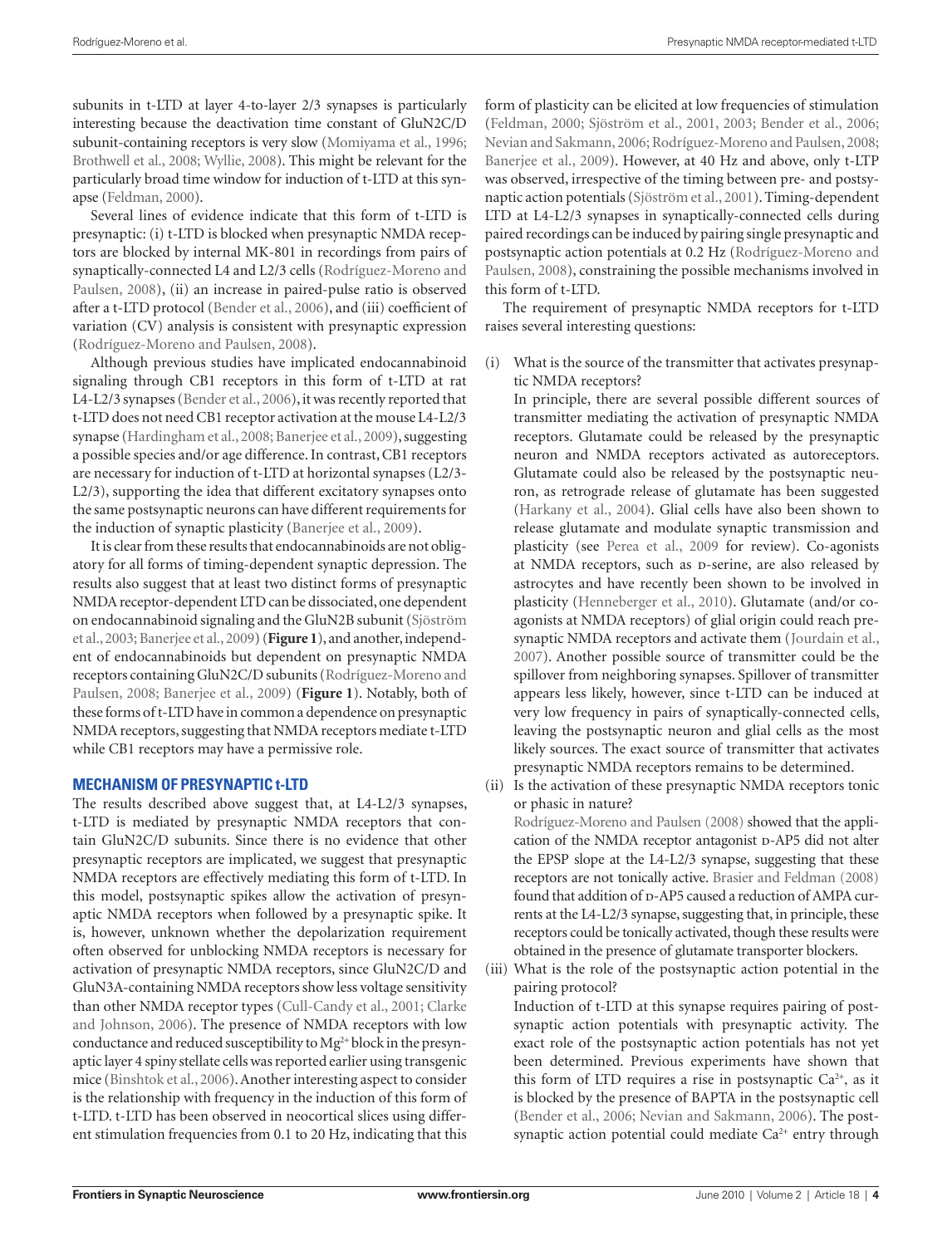voltage-dependent calcium channels and/or induce release of  $Ca<sup>2+</sup>$  from internal stores. This implies that a  $Ca<sup>2+</sup>$ -dependent signal from the postsynaptic neuron is most probably necessary, but the nature of this signal remains to be determined.

(iv) Why do t-LTP protocols not also produce LTD?

If a slow Ca2<sup>+</sup> –dependent postsynaptic process is involved in the induction of t-LTD, one might expect that the postsynaptic condition for induction of t-LTD would also be satisfied during a pre-before-post paradigm. Why do t-LTP protocols not also induce t-LTD? Postsynaptic action potentials might trigger the release of a retrograde messenger that acts on the presynaptic element during the presynaptic action potential. Because the time window for post-before-pre pairing is relatively narrow, it would suggest that this retrograde signal has to act in a similarly short time window (∼10 ms) to operate as a presynaptic coincidence signal. This time scale would appear to make postsynaptic enzyme-dependent mechanisms less likely candidates to provide the presynaptic coincidence signal during induction of t-LTD. There is clearly more work to be done before we understand the detailed mechanisms of induction of presynaptic NMDA receptor-dependent t-LTD.

#### **References**

- Aoki, C., Venkatesam, C., Go, C. G., Mong, J. A., and Dawson, T. M. (1994). Cellular and subcellular localization of NMDA-R1subunit immunorreactivity in the visual cortex of adult and neonatal rats. *J. Neurosci.* 14, 5202–5222.
- Banerjee, A., Meredith, R. M., Rodríguez-Moreno, A., Mierau, S. B., Auberson, Y. P., and Paulsen, O. (2009). Double dissociation of spike timing-dependent potentiation and depression by subunit-preferring NMDA receptor antagonists in mouse barrel cortex. *Cereb. Cortex* 19, 2959–2969.
- Bardoni, R., Torsney, C., Tong, C.-T., Prandini, M., and MacDermott, A. B. (2004). Presynaptic NMDA receptors modulate glutamate release from primary sensory neurons in rat spinal cord dorsal horn. *J. Neurosci.* 24, 2774–2781.
- Bender, V. A., Bender, K. J., Brasier, D. J., and Feldman, D. E. (2006). Two coincidence detectors for spike timingdependent plasticity in somatosensory cortex. *J. Neurosci.* 16, 4166–4177.
- Berretta, N., and Jones, R. S. (1996). Tonic facilitation of glutamate release by presynaptic N-methyl-D-aspartate autoreceptors in the entorhinal cortex. *Neuroscience* 75, 339–344.
- Bi, G.-Q., and Poo, M.-M. (1998). Synaptic modifications in cultured hippocampal neurons: dependence of spike timing, synaptic strength, and postsynaptic cell type. *J. Neurosci.* 18, 10464–10472.
- Bidoret, C., Ayon, A., Barbour, B., and Casado, M. (2009). Presynaptic NR2A-containing NMDA receptors

implement a high-pass filter synaptic plasticity rule. *Proc. Natl. Acad. Sci. U.S.A.* 106, 14126–14131.

- Binshtok, A. M., Fleidervish, I. A., Sprengel, R., and Gutnick, M. J. (2006). NMDA receptors in layer 4 spiny stellate cells of the mouse barrel cortex contain the NR2C subunit. *J. Neurosci.* 26, 708–715.
- Brasier, D. J., and Feldman, D. E. (2008). Synapse-specific expression of functional presynaptic NMDA receptors in rat somatosensory cortex. *J. Neurosci.*  28, 2199–2211.
- Brothwell, S. L., Barber, J. L., Monaghan, D. T., Jane, D. E., Gibb, A. J., and Jones, S. (2008). NR2B- and NR2Dcontaining synaptic NMDA receptors in developing rat substantia nigra pars compacta dopaminergic neurones. *J. Physiol.* 586, 739–750.
- Brown, S. P., Safo, P. K., and Regehr, W. G. (2004). Endocannabinoids inhibit transmission at granule cell to Purkinje cell synapses by modulating three types of presynaptic calcium channels. *J. Neurosci.* 24, 5623–5631.
- Caporale, N., and Dan, Y. (2008). Spike timing-dependent plasticity: A Hebbian learning rule. *Annu. Rev. Neurosci.* 31, 25–46.
- Casado, M., and Dieudonne, S, Ascher, P. (2000). Presynaptic N-methyl-Daspartate receptors at the parallel fiber-Purkinje cell synapse. *Proc. Natl. Acad. Sci. U.S.A.* 97, 11593–11597.
- Casado, M., Isope, P., and Asher, P. (2002). Involvement of presynaptic N-methyl-D-aspartate receptors in cerebellar long-term depression. *Neuron* 33, 123–130.

## **Conclusion**

In conclusion, spike timing-dependent LTD requires presynaptic NMDA receptors at some cortical synapses. Two basic models are emerging to explain the mechanism of these presynaptic forms of t-LTD. In one model, presynaptic NMDA receptors and CB1 receptors mediate t-LTD (Sjöström et al., 2003). A second model, suggests that presynaptic NMDA receptors mediate a form of t-LTD that is independent of CB1 receptor activation (Rodríguez-Moreno and Paulsen, 2008; Banerjee et al., 2009). Notably, both forms of t-LTD have in common a dependence of presynaptic NMDA receptors, suggesting that NMDA receptors, might be essential to mediate t-LTD, while CB1 receptors have a permissive role when involved.

#### **Acknowledgments**

Antonio Rodríguez-Moreno was supported by a Marie Curie Intra-European Fellowship, by a Royal Society International Short Visit Grant and by a Network Grant from the McDonnell Network for Cognitive Neuroscience, University of Oxford. Abhishek Banerjee was supported by a Felix scholarship from the University of Oxford.

- Charton, J. P., Herkert, M., Becker, C. M., and Schroder, H. (1999). Cellular and subcellular localization of the 2B-subunit of the NMDA receptor in the adult rat telencephalon. *Brain Res.*  816, 609–617.
- Chevaleyre, V., Takahashi, K. A., and Castillo, P.E. (2006). Endocannabinoidmediated synaptic plasticity in the CNS. *Annu. Rev. Neurosci.* 29, 37–76.
- Christie, J. M., and Jahr, C. E. (2008). Dendritic NMDA receptors activate axonal calcium channels. *Neuron* 60, 298–307.
- Christie, J. M., and Jahr, C. E. (2009). Selective expression of ligand-gated ion channels in L5 pyramidal cell axons. *J. Neurosci.* 29, 11441–11450.
- Citri, A., and Malenka, R. C. (2008). Synaptic plasticity: multiple forms, functions and mechanisms. *Neuropsychopharmacology* 33, 18–41.
- Clarke, R. J., and Johnson, J. W. (2006). NMDA receptor NR2 subunit dependence of the slow component of magnesium unblock. *J. Neurosci.*  26, 5825–5834.
- Collingridge, G. L., Olsen, R. W., Peters, J., and Spedding, M. (2009). A nomenclature for ligand-gated ion channels. *Neuropharmacology* 56, 2–5.
- Corlew, R., Brasier, D. J., Feldman, D. E., and Philpot, B. D. (2008). Presynaptic NMDA receptors: newly appreciated roles in cortical synaptic function and plasticity. *Neuroscientist* 14, 609–625.
- Corlew, R., Wang, Y., Ghermazien, H., Erisir, A., and Philpot, B. D. (2007). Developmental switch in the contribution of presynaptic and

postsynaptic NMDA receptors to long-term depression. *J. Neurosci.*  27, 9835–9845.

- Cull-Candy, S., Brickely, S., and Farrant, M. (2001). NMDA receptor subunits: diversity, development and disease. *Curr. Opin. Neurobiol.* 11, 327–335.
- Dan, Y., and Poo, M. M. (2006). Spike timing-dependent plasticity: from synapse to perception. *Physiol. Rev.*  86, 1033–1048.
- Debanne, D., Gahwiler, B. H., and Thompson, S. M. (1998). Long-term synaptic plasticity between pairs of individual CA3 pyramidal cells in rat hippocampal slice cultures. *J. Physiol.*  507, 237–247.
- DeBiasi, S., Minnelli, A., Melone, M., and Conti, F. (1996). Presynaptic NMDA receptors in the neocortex are both auto- and heteroreceptors. *Neuroreport* 7, 2773–2776.
- Dingledine, R., Borges, K., Bowie, D., and Traynelis, S. F. (1999). The glutamate receptor ion channels. *Pharmacol. Rev.*  51, 7–61.
- Duguid, I. C., and Sjöström, P. J. (2006). Novel presynaptic mechanisms for coincidence detection in synaptic plasticity. *Curr. Opin. Neurobiol.* 16, 312–322.
- Duguid, I. C., and Smart, T. G. (2004). Retrograde activation of presynaptic NMDA receptors enhances GABA release at cerebellar interneuron-Purkinje cell synapses. *Nat. Neurosci.*  7, 525–533.
- Engelman, H. S., and MacDermott, A. B. (2004). Presynaptic ionotropic receptors and control of transmitter release. *Nat. Rev. Neurosci.* 5, 135–145.